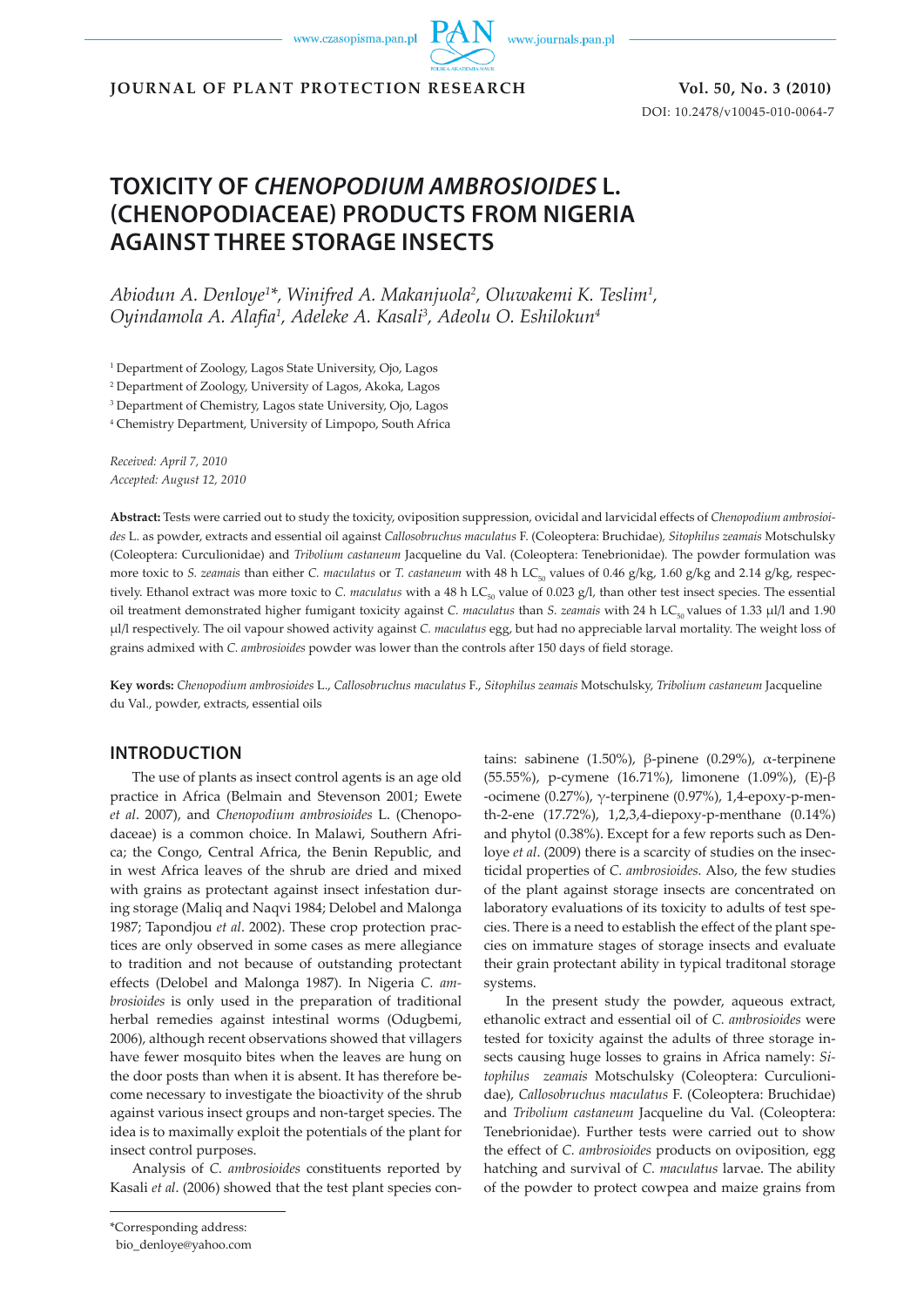insect infestation in typical traditional storage systems was also evaluated.

# **MATERIALS AND METHODS**

#### **Preparation of formulations**

Leaves of *C. ambrosioides* analyzed by Kasali *et al*. (2006) from Ipara in Badagry Local Government Area, Lagos State, Nigeria were tested for bioactivity in the powder, aqueous extract, ethanol extract and essential oil forms.

# **Powder and extracts**

The leaf powder, aqueous and ethanol extract used in the study were prepared respectively, following the procedures already described by Denloye *et al*. (2007).

#### **Essential oils**

Essential oils were extracted from 500 g of pulverised *A. sativum*, *A. fistulosum* and *C. ambrosioides* by hydrodistillation for 2–3 h in a Clavenger apparatus (Kasali *et al*. 2006), by collecting the oil over hexane, using anhydrous sodium sulphate. The essential oils of each plant species were stored in closed glass vials at 4°C to reduce evaporative loss until when needed for bioassays.

#### **Test Insects**

Cowpea weevil – *C. maculatus,* maize weevil – *S. zeamais* Motschulsky and red flour beetle – *T. castaneum* Jacqueline du Val. from starter cultures obtained from the insectary of Nigerian Stored Product Research Institute (NSPRI), Abule-Oja, Lagos, were used as test insects. At the insectary, they were held in cultures for decades unexposed to insecticide. Fresh experimental cultures were prepared from the original stocks as described by Denloye *et al*. (2007) and maintained at 30±1°C temperature and 70±4% relative humidity.

# **Toxicity of powder, aqueous and ethanolic extract to adult test insect species**

From preliminary dose-response bioassays six concentrations of the plant powder from 1–65 g/kg of grain were selected and tested along with the untreated controls to determine LC<sub>50</sub> values. Twenty adult *C. maculatus* (1–3-days-old) *S. zeamais* or *T. castaneum* (1–7-days-old) of mixed sexes were introduced to disinfested grains/powder admixture in 200 ml disposable plastic cups. Insect mortality was quantified after 48 h. Each treatment and control was replicated four times. Insects were counted dead when they failed to move any part of their body in response to gentle probing of the exposed abdomen with a fine brush. For the extracts, experiments which were similar to the above description were carried out, but this time 40 grains were dipped for approximately 30 secs in 0.5–8.0 g/l for the aqueous and 0.02–0.32 g/l for ethanol extract. The controls had grains dipped for approximately 30 secs in water or ethanol. All treatments and controls were replicated four times. Insects were assessed for mortality or survival after 48 h.

# **Rate of loss of toxicity to adult** *C. maculatus* **on cowpea grains**

Forty undamaged cowpea grains were treated by dipping for approximately 30 secs in ethanol extracts at 0.02, 0.04, 0.08, 0.16 and 0.32 g/l, or hexane solution of essential oil at 0.50, 1.00, 2.00, 4.00 and 8.00 ml/l. In each case the dipped grains were allowed to drain on filter paper for 5 minutes before transferring into bioassay containers. For each set of treated seeds and the controls, bioassays were started off by introducing 10 unsexed 1–3-day-old adult *C. maculatus* at predetermined post-treatment time intervals of 1 h, 12 h, 24 h, 96 h, 168 h and 336 h after treatment. Each treatment, and the control treatments, were replicated four times and evaluated by assessing mortality every 24 hours for two days.

# **Fumigant toxicity of essential oils against adult test insects**

Fumigation bioassays were carried out in air-tight Kilner jars (1 l) using the method of Don-Pedro (1996). A 7 cm – diameter Whatmann No 1 filter paper was always impregnated uniformly with the *C. ambrosioides* essential oil at 0.5, 1.00, 2.00, 4.00, 8.00 µl/l concentrations, and quickly hung down with a thread in the fumigation chamber already holding 20 adults of either *C. maculatus*  or *S. zeamais* and sealed with the cap. In the control treatment insects were left in airtight sealed chambers without oil on the hung up filter paper. There were four replicates per treatment. After the 24 h fumigation period the chambers were opened and the insects assessed for mortality. Those still alive were transferred into recovery chambers for further observations.

# **Fumigant toxicity of** *C. ambrosioides* **essential oil against** *C. maculatus* **egg and larvae**

Adult *C. maculatus* aged 0–3-days-old (2 ♂, 2 ♀) were allowed to lay eggs on cowpea seeds. Freshly laid eggs were pruned down to one per grain with the aid of binocular microscope. Twenty seeds of cowpea bearing one *C. maculatus* egg per seed were placed in the air-tight chamber and fumigated for 24 h at 2.0, 4.0, 8.0, 16.0, 32.0 µl/l concentrations with essential oil of *C. ambrosioides*. The egg bearing cowpeas were transferred after fumigation to ventilated plastic cups and after a 12 day post oviposition period, each egg was inspected for hatching under a binocular microscope.

For tests of fumigant activity of essential oil against *C. maculatus* larvae fresh cowpea seeds bearing one 6–8-day-old egg each were inspected under binocular microscope and those with hatched eggs (i.e. 1–2-dayold larvae) selected. A similar experiment as is described above was then carried out, this time 20 seeds bearing one larvae per grain were placed in the airtight chamber and fumigated for 24 h with essential oil of *Chenopodium* at 2.0, 4.0, 8.0, 16.0, 32.0 µl/l concentrations. The egg bearing cowpeas were transferred after fumigation to ventilated plastic cups and left for 21 days, after which grains were dissected and observed for mortality of larvae.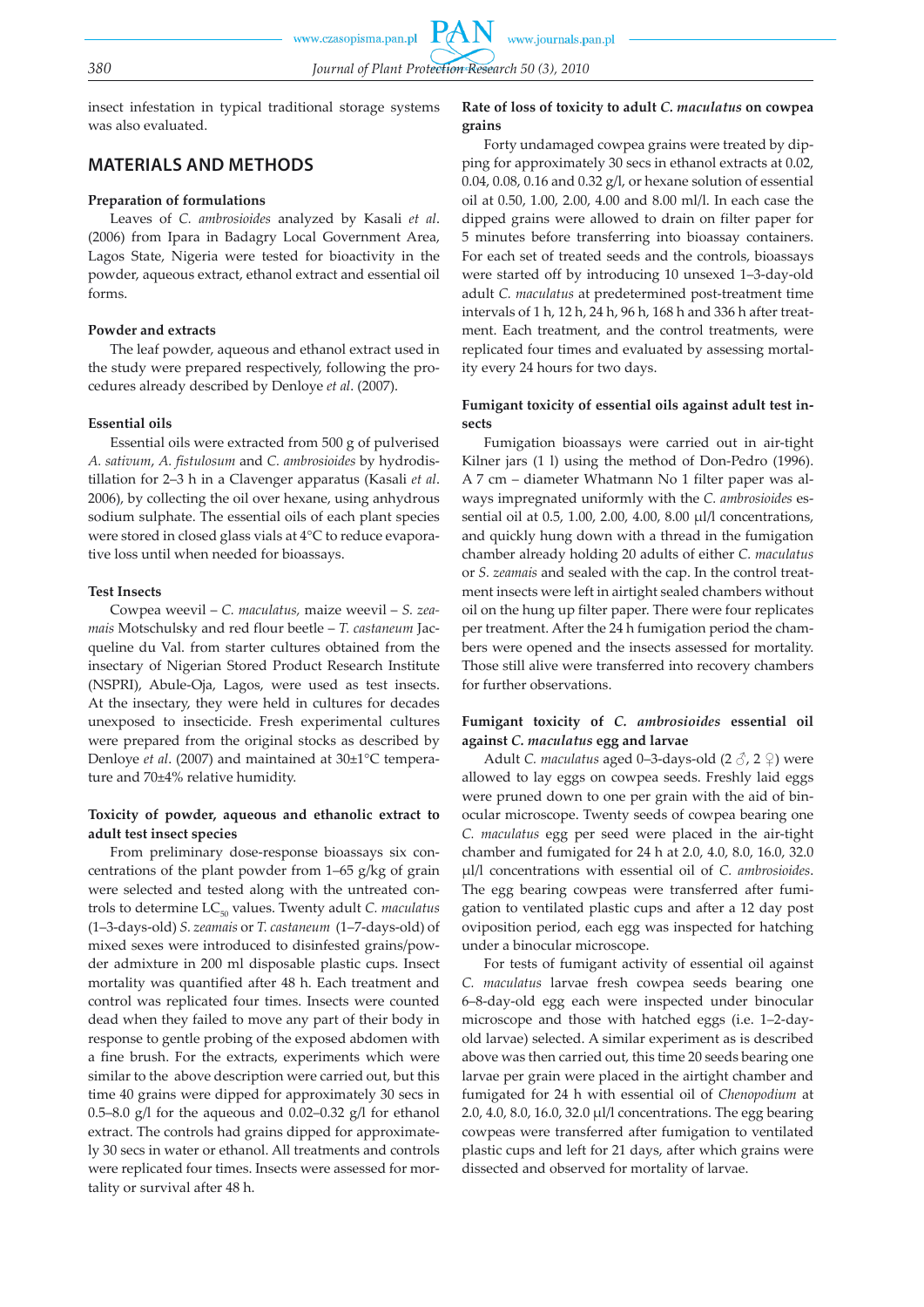PA

# **Effects of ethanol extract on oviposition and progeny development of** *C. maculatus*

Cowpea seeds were treated at two concentrations (0.025 g/l and 0.10 g/l) of *C. ambrosioides* ethanolic extract by dipping for approximately 30 secs. Four 0–3-day-old adult *C. maculatus* (2  $\Diamond$ , 2  $\Diamond$ ) were then confined for seven days to 20 treated or untreated cowpea seeds in securely covered glass Petri dishes. All treatments including the control seeds that were dipped in ethanol only, were replicated five times. At the end of the 7-day oviposition period, all adults were removed and the seeds were inspected for eggs which were counted under binocular microscope. The seeds were then kept in covered vials and monitored daily for emergent adults. Emerging adults were counted and removed from each treatment daily for 14 days after the first emergence was observed. This was done in order to prevent the overlap of generations.

# **Evaluation of the efficacy of** *C. ambrosioides* **powders as protectants of cowpea and maize grains in traditional cribs**

Disinfested cowpea or maize grains (5.0 kg) were measured into jute bags and manually admixed with 2.0 g/kg of powdered *C. ambrosioides* or 0.05 g/kg of pirimiphosmethyl. Each jute bag with treated or untreated grains of each type was securely tied and stored in a traditional crib with a thatched roof in an open field for 180 days. There were four replicate bags of treated or untreated grains arranged randomly with one replicate of each treatment on each of the four layers per crib. One hundred gram samples of cowpea or maize were taken from each bag, once every 30 days and assessed for weight loss over six months.

#### **Data analyses**

#### *Analysis of dose-response data*

Analyses of toxicological dose-response data involving mortality of test insects were carried out by probit analysis (Finney 1971), after correcting for mortality in the control using a computer programme. From these analyses median lethal concentration  $(LC_{50})$  was derived. Analysis of variance (ANOVA) was used to compare treatment means using Statistical Package for Social Sciences (SPSS) version 11.0 (SPSS, 2001). Post-hoc analysis was carried out where there was significant difference at the 5% ( $p < 0.05$ ) level of significance, by comparing pairs of means based on Least Significant Differences (LSD).

Monthly weight loss in each treatment and control was determined from 100 g batches of grains in each jute bag after Odeyemi and Daramola (2000) as follows:

Percent weight loss = 
$$
\frac{(W_{u} \times N_{d}) - (W_{d} \times N_{u}) \times 100}{W_{u}(N_{d} + N_{u})}
$$

where:

 $W_{u}$  – weight of undamaged grains  $N_{u}$ – number of undamaged grains  $W_d$  – weight of damaged grains  $N_d$  – number of damaged grains

# **RESULTS**

#### **Acute toxicity of** *C. ambrosioides* **against test insect species**

The powder, aqueous extract, and ethanolic extract of *C. ambrosioides* were toxic to *C. maculatus, S. zeamais* and *T. castaneum*. The computed  $48 \text{ h } LC_{50}$  values showed that the powder was significantly ( $p > 0.05$ ; no overlap in 95% confidence limits) more toxic to adult *C. maculatus* (0.05 g/kg) than either *S. zeamais* or *T. castaneum* (2.57 g/kg) (Table 1). The aqueous extract, with significantly higher 48 h LC $_{50}$  values (without overlap in the 95% confidence limits) was less toxic than the ethanol extract. Furthermore, the ethanol extract gave comparable insecticidal activity against all the test insect species as indicated in the insignificant differences in their 48 hr  $LC_{50}$  values (Table 1).

Table 1. Toxicity of *C. ambrosioides* powder and extracts against test insect species

| Formulation | Test insect<br>species | 48 h $LC_{50}$ | 95% confidence<br>limits | Regression<br>equation | DF             | Slope $[\pm SE]$ |
|-------------|------------------------|----------------|--------------------------|------------------------|----------------|------------------|
| Powder      | C. maculatus           | $0.050$ [g/kg] | $0.01 - 0.23$            | $Y = 2.77 + 2.12 x$    | $\overline{4}$ | $2.12 \pm 0.75$  |
|             | S. zeamais             | $0.49$ [g/kg]  | $0.17 - 1.20$            | $Y = 0.33 + 1.04$ x    | $\overline{4}$ | $1.04 \pm 0.03$  |
|             | T. castaneum           | $2.57$ [g/kg]  | $1.80 - 3.58$            | $Y = -0.52 + 1.25$ x   | $\overline{4}$ | $1.25 \pm 0.02$  |
| Aqueous     | C. maculatus           | $1.21$ [g/l]   | $0.93 - 1.52$            | $Y = -0.11 + 1.36$ x   | 3              | $1.36 \pm 0.03$  |
|             | S. zeamais             | 2.43[g/l]      | $1.09 - 3.18$            | $Y = -0.46 + 1.19$ x   | 3              | $1.19 \pm 0.03$  |
|             | T. castaneum           | $2.14$ [g/l]   | $1.67 - 2.77$            | $Y = 0.84 + 1.17 x$    | 3              | $1.19\pm0.03$    |
| Ethanol     | C. maculatus           | $0.02$ [g/l]   | $0.02 - 0.03$            | $Y = 2.84 + 1.73 x$    | 3              | $1.73 \pm 0.04$  |
|             | S. zeamais             | $0.04$ [g/l]   | $0.03 - 0.06$            | $Y = 1.99 + 1.46 x$    | 3              | $1.46 \pm 0.02$  |
|             | T. castaneum           | $0.04$ [g/l]   | $0.03 - 0.06$            | $Y = 1.99 + 1.46 x$    | 3              | $1.17 \pm 0.02$  |

DF – degree of freedom

SE – standard error

 $LC_{50}$  values of with no overlap in their 95% confidence limits are not significantly different (p < 0.05)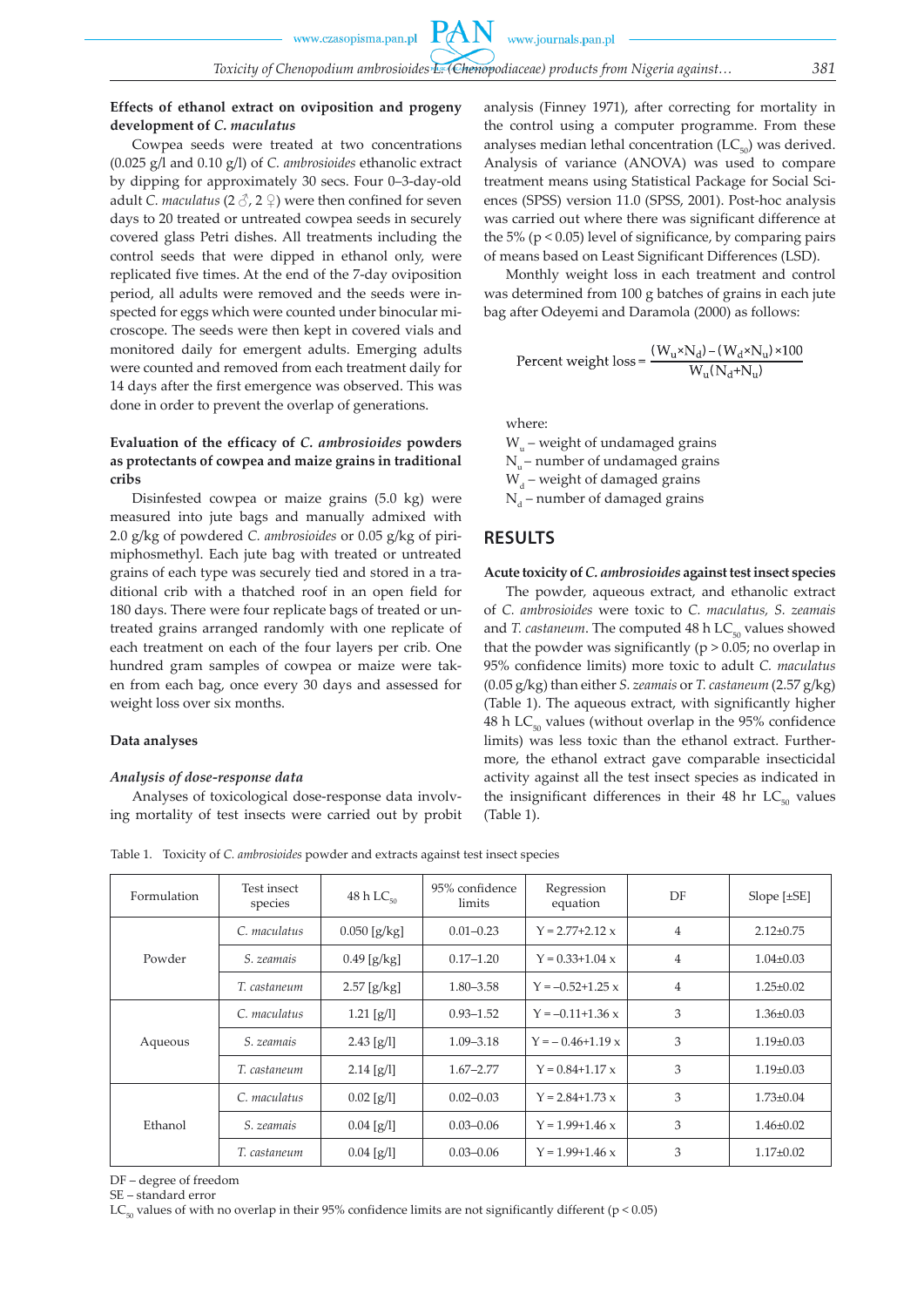

Fig. 1. Loss of toxicity of *C. ambrosioides* ethanol extract and essential oil in treated cowpea seeds

#### **Rate of loss of toxicity of** *C. ambrosioides* **against**  *C. maculatus*

The toxicity of the ethanol extract was lost after 24 h of treating the seeds with either ethanol extract (Fig. 1a.) or essential oil (Fig. 1b.) of *C. ambrosioides* as indicated by sharp increases in  $LC_{50}$  values.

# **Fumigant toxicity of** *C. ambrosioides* **essential oil against** *C. maculatus*

Tests carried out to evaluate the fumigant action of the essential oil showed that *C. ambrosioides* oil vapour was toxic to the adult and eggs, but with no appreciable toxic effects on the larvae which are usually embedded in the grains (Table 2). The *C. ambrosioides* vapour was more

toxic to *C. ambrosioides* adult that *S. zeamais*, but demonstrated lower toxicity against either the adults or eggs of *C. maculatus*.

### **Effect of** *C. ambrosioides* **on oviposition and progeny development by** *C. maculatus*

Studies on the effect of the *C. ambrosioides* ethanol extract on ovipostion and adult emergence showed that seed treatment before insect introduction reduced the mean number of eggs laid from 96.00 in the control to 21.00 in the 0.10 g/l treatment. It had no effect, however, on the per cent of adults that emerged (Table 3) as a function of the number of eggs laid.

|  | Table 2. Fumigant toxicity of essential oil to adult, egg, and larval test insect species |  |
|--|-------------------------------------------------------------------------------------------|--|
|  |                                                                                           |  |

| Test insect species |        | 24 h $LC_{50}$ [µl/l] | 95% confidence<br>limits | Regression<br>equation     | DF | Slope $[\pm SE]$ |
|---------------------|--------|-----------------------|--------------------------|----------------------------|----|------------------|
| C. maculatus        | adult  | 1.33                  | $1.13 - 1.56$            | $Y = -0.26 + 2.08$ x       |    | $2.078 \pm 0.04$ |
|                     | egg    | 2.07                  | $1.64 - 2.56$            | $Y = -0.79 + 2.50 x$       |    | $2.50 \pm 0.10$  |
|                     | larvae | 43.68                 | 30.39 - 53.59            | $Y = -3.01 + 1.84$ x       |    | $1.84 \pm 0.07$  |
| S. zeamais          | adult  | 1.90                  | $1.62 - 2.24$            | $Y = -0.557 + 2.00 \times$ |    | $2.00\pm0.034$   |

DF – degree of freedom

SE – standard error

Table 3. Effects of Ethanol extract on oviposition and progeny production of *C. maculatus*

| Treatment $[g/l]$ | Mean number of eggs laid<br>[±SE] | Mean adult emergence [±SE] | Mean percent adult emergence<br>[±SE] |
|-------------------|-----------------------------------|----------------------------|---------------------------------------|
| [0.00]            | $96.00 \pm 10.10$ a               | $40.00 \pm 2.16$           | $42.20\pm 6.99$                       |
| [0.025]           | $70.00 \pm 2.58$ b                | $28.00\pm4.32$             | $39.94 \pm 5.33$                      |
| [0.10]            | $21.00\pm2.45$ c                  | $8.00 \pm 1.83$            | $39.13 \pm 12.68$                     |

Column means bearing same superscripts are not significantly different (p > 0.05) by Least Significant Difference (LSD) test SE – standard error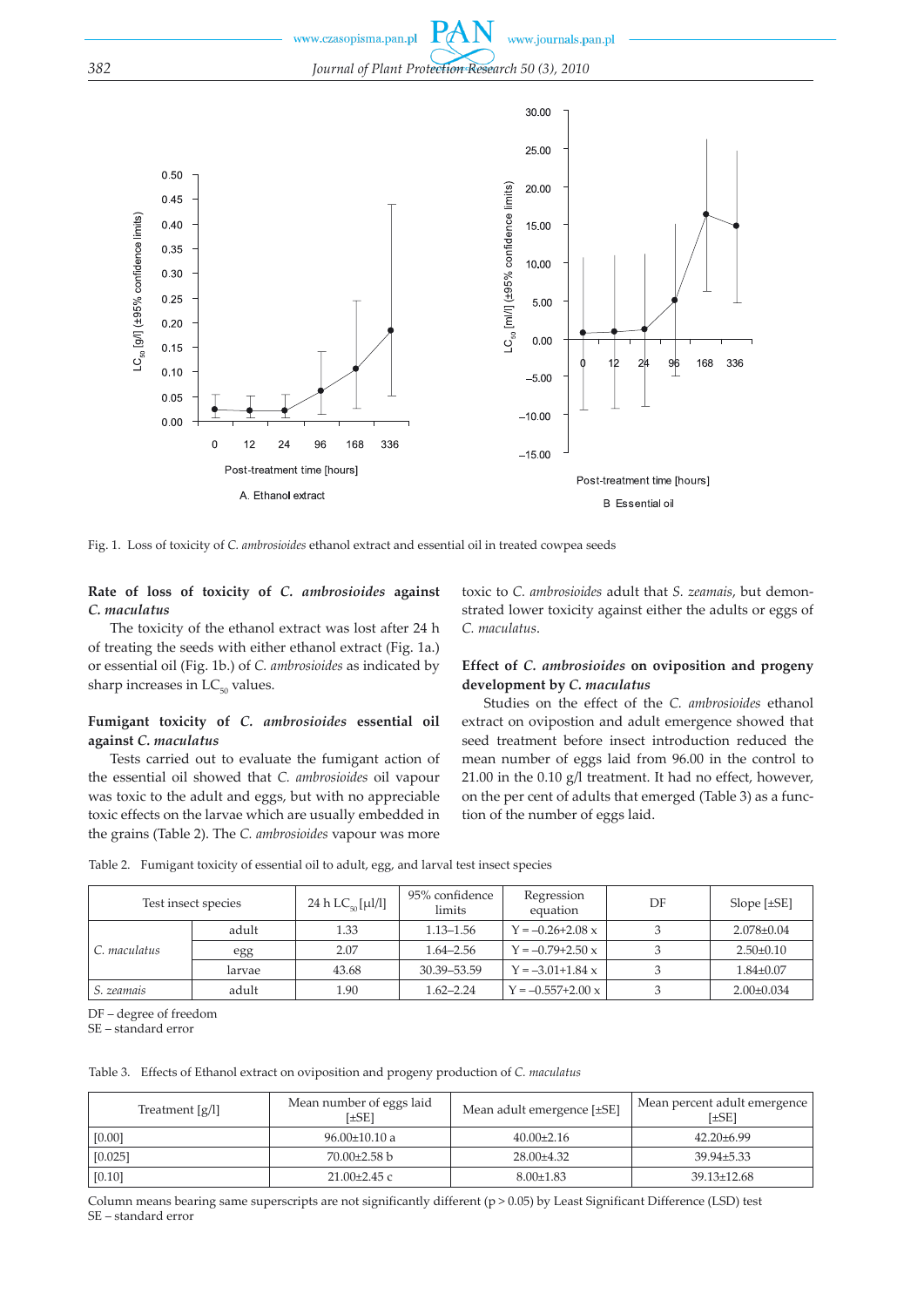# **Protectant ability of** *C. ambrosioides* **on stored cowpea and maize grains**

Both maize and cowpea were protected for up to six months in the open-field traditional storage crib. The weight loss in cowpea seeds treated with *C*. *ambrosioides* powder showed that significant damage to seeds occurred after 120 days of storage and increased in both cowpea and maize for six months which is when the experiment was terminated. The pirimiphos-methyl significantly prevented weight loss to grains for six months relative to the control (Table 4).

Table 4. Weight loss in grains treated with *C. ambrosioides* powder or pirimiphosmethyl

| Weight loss [g]            |      |      |                    |                   |                   |                   |                      |
|----------------------------|------|------|--------------------|-------------------|-------------------|-------------------|----------------------|
| Post-treatment time [days] |      |      |                    |                   |                   |                   |                      |
| <b>Treatments</b>          |      | 30   | 60                 | 90                | 120               | 150               | 180                  |
| Untreated control maize    | 0.00 | 0.00 | $0.02 \pm 0.002$ a | $1.44 \pm 0.35$ a | $1.80 \pm 0.35$ a | $2.47\pm0.29$ a   | $3.12 \pm 0.44$      |
| Cowpea                     | 0.00 | 0.00 | $0.03 \pm 0.00$ a  | $1.79 \pm 0.23$ a | $2.21 \pm 0.42$ a | $2.83 \pm 0.19$ a | $5.04 \pm 1.15$ a    |
| C. ambrosioides maize      | 0.00 | 0.00 | 0.0a               | $0.0 \pm 0.00 b$  | $0.02\pm0.00$ b   | $0.79 \pm 0.38$ c | $1.80 \pm 0.41$ a, c |
| Cowpea                     | 0.00 | 0.00 | 0.0a               | 0.0 <sub>b</sub>  | $0.10\pm0.03$ b   | $1.09 \pm 0.78$ c | $2.57 \pm 0.46$ c    |
| Pirimiphosmethyl maize     | 0.00 | 0.00 | 0.0a               | 0.0 <sub>b</sub>  | 0.0               | $0.02 \pm 0.03$ b | $0.03 \pm 0.03$ b    |
| Cowpea                     | 0.00 | 0.00 | 0.0a               | 0.0 <sub>b</sub>  | 0.0 <sub>b</sub>  | 0.0 <sub>b</sub>  | $0.05 \pm 0.01$ b    |

Each datum is a mean of four replications; values of grain damage bearing the same letters are not significantly different by LSD (p < 0.05) following ANOVA; data were the square root transformed before ANOVA Figures in parentheses are the square root transformed values

# **DISCUSSION**

On the basis of properties required in chemicals for controlling insects that feed on grains such as: 1 – toxicity to adults; 2 – reduction of oviposition; 3 – ovicidal activity; 4 – toxicity to immature stages *C. ambrosioides*, showed some appreciable potential under these parameters. The potential of *C. ambrosioides* is in respect to activity levels measured in the present study. These findings agree with the reports of the toxicity of *C. ambrosioides* leaf powder and essential oil to *C. maculatus* thus justifying their use by farmers in Malawi and Benin Republic to protect cowpea (Delobel and Malonga 1987; Tapondjou *et al*. 2002). Relying on these results, *C. ambrosioides* may be used by subsistence farmers to protect stored cowpea against *C. maculatus* in small storage systems.

In this study, the *C. ambrosioides* product was applied in four formulations namely: powder, aqueous extract, ethanolic extract and essential oil. It is well established that the bioactivity of plant extracts depends on the solubility of their constituents in the solvent used for extraction (Marjorie 1999). The aqueous and ethanolic extracts of *C. ambrosioides* used in this study showed differential toxicities against the test storage insects. The ethanolic extracts were consistently more toxic than the aqueous extracts. Such differences in the toxicity of plant extracts obtained using different solvents as in this study were reported by earlier workers (Makanjuola 1989; Akinyemi *et al.* 2000; Doughari and Manzara 2008). The study by Makanjuola (1989), demonstrated that the leaf aqueous extract of *Azadirachta indica* was more toxic to *C. maculatus, S. zeamais* and *Cylas ponticolis* than the methylated spirit extracts. On the other hand a study of the antimicrobial activity of crude leaf extracts of *Mangifera indica* by Doughari and Manzara (2008) showed that the methanolic extract was more toxic to the test bacteria than the aqueous extracts. It is noteworthy that the bioactive constituents of plants arise from secondary metabolites, and in terms of their partition coefficients, are categorized as water soluble and lipid or alcohol soluble. The results from this study indicate that the bioactive compounds in the test plant species are mostly lipid soluble.

Considering the powder formulations used in this study, insect mortality may be due to their physical action since the particles may block spiracles of the test insects and cause death by asphixiation. Although there is no direct evidence of this in the present work, earlier works such as those of Ofuya and Dawodu (2002) showed that there is a direct relationship between particle size of plant powders and insect mortality in treated grains. Fine particle size aids even distribution of powders on the surface of seeds and the walls of the storage container thus increasing their possibility of making contact with the insects and killing them*.* In addition, plant powders cause abrasion of insect cuticle and lead to water loss (Sousa *et al*. 2005), which may cause stress and eventual death.

It appears that this study is the first report showing the oviposition suppressant and ovicidal effect of *C. ambrosioides* products and the lack of larvicidal activity against *C. maculates*. Our work complements earlier reports on the insecticidal activity of *C. ambrosioides,* which are often centered on its toxicity against adult insects. This further highlights the potential of *C. ambrosioides* for practical control of insects by acting as oviposition suppressant and ovicide. The observed ovicidal action may be due either to the toxicity of volatile oil or physical action of non-volatile constituents. The volatile oil constituents may enter the egg through the funnel meant for gaseous exchange at the posterior pole (Credland 1992) and cause death of embryo. Alternatively the non-volatile constituents may block the funnel, prevent the exchange of gases and suffocate the embryo to death.

Finally, the present study showed that the bioactivity of *C. ambrosioides* against test insects was non-persistent. Such results indicate the need for repeated applications in order to provide effective protection of stored grains when *C*. *ambrosioides* products are used as protectants.